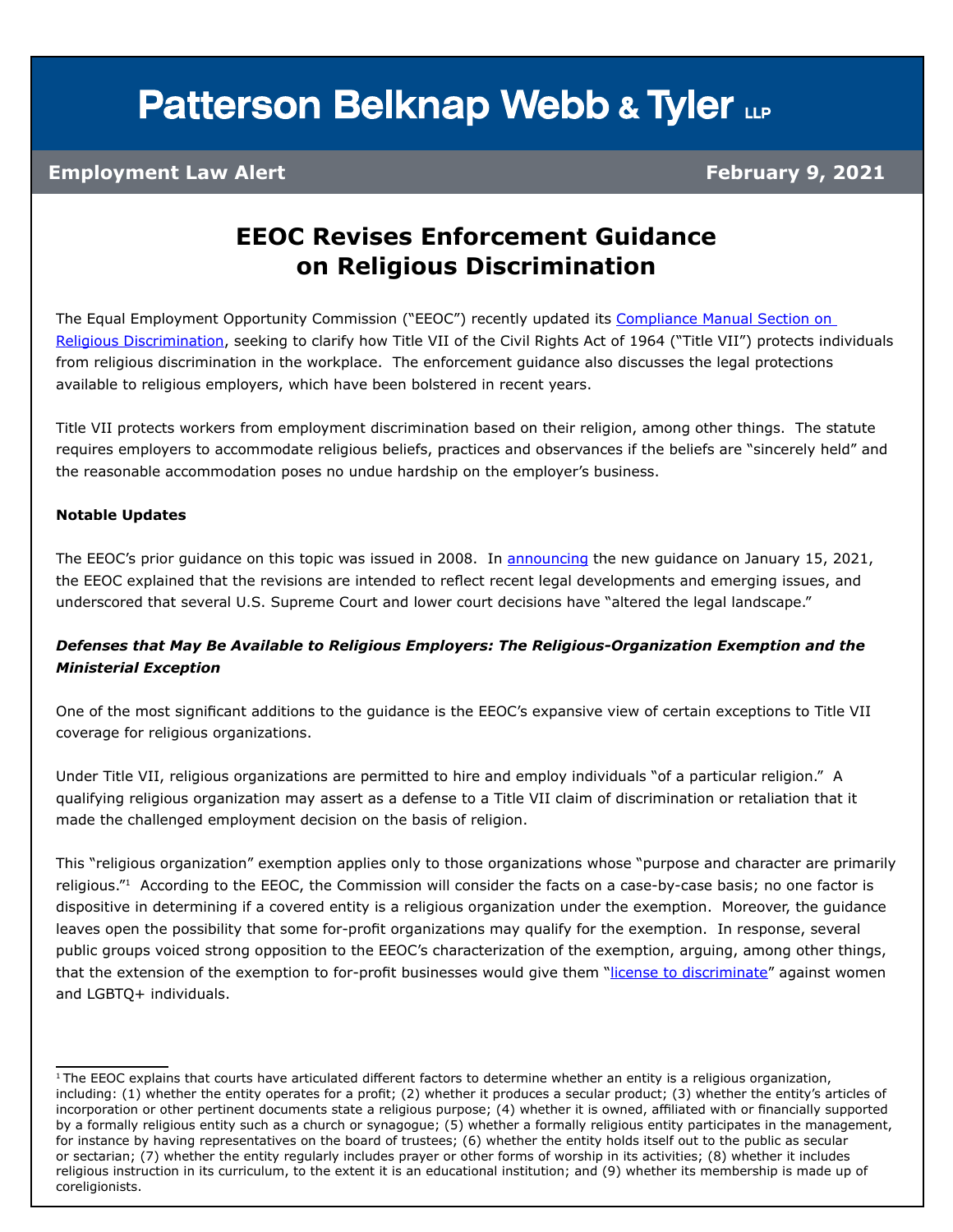Another broad limitation on employment discrimination claims brought against religious organizations is the "ministerial exception." This rule was established by the Supreme Court in *Hosanna-Tabor Evangelical Lutheran Church and School v. EEOC*, 565 U.S. 171 (2012), which held that the First Amendment safeguards the right of a religious organization, free from interference from civil authorities, to select those who will "personify its beliefs," "shape its own faith and mission," or "minister to the faithful." This affirmative defense applies to discrimination claims involving selection, supervision, and removal against a religious institution by employees who "play certain key roles."2 Unlike the statutory religious organization exemption, the ministerial exception applies regardless of whether the challenged employment decision was for "religious" reasons.

### *Definition of Religion*

According to the EEOC, religion is "very broadly defined": an employee's beliefs are protected by Title VII if they are, in the individual's "own scheme of things, religious." Furthermore, in response to concerns voiced during the public comment period, the EEOC repeatedly stated that Title VII also protects against discrimination based on a lack of religious faith. The guidance now makes clear that the statute "protect[s] employees who do not possess religious beliefs or engage in religious practice."

#### *Reasonable Accommodation of Religious Beliefs and Practices*

The EEOC's revisions also provide a more detailed discussion of religious accommodations. A religious accommodation is an adjustment to the work environment that will allow the employee to comply with his or her religious beliefs. An accommodation's "reasonableness" is a fact-specific determination that reflects the unique circumstances of the individual employer-employee relationship. The guidance incorporates the 2015 Supreme Court case *EEOC v. Abercrombie & Fitch*, which held that an employer may not refuse to hire an applicant if the employer was motivated by avoiding the need to accommodate a religious practice.

In addition, the Commission's position—which was included in the 2008 version of the guidance—is that the denial of reasonable religious accommodation is actionable even if the employee has not separately suffered an independent adverse employment action, such as being disciplined, demoted, or discharged as a consequence of being denied accommodation. The EEOC guidance notes, however, that courts are split on this question and that several commenters opposed the Committee's position. While the Second Circuit has not squarely addressed the issue, "[t]he vast majority of courts in this circuit have held that a threat [of discipline or termination] alone does not constitute an adverse employment action."<sup>3</sup>

The EEOC's guidance also discusses several typical accommodation scenarios that may arise. According to the EEOC, the most common methods of accommodation in the workplace include: (1) flexible scheduling; (2) voluntary substitutes or swaps of shifts and assignments; (3) lateral transfers or changes in job assignment; and (4) modifying workplace practices, policies, or procedures. Relevant workplace practices, policies, or procedures may include: dress and grooming standards; rules regarding the use of employer facilities; tests and other selection procedures; and employer identification procedures. Other methods of accommodation include: excusing union dues or agency fees;

### **Patterson Belknap Webb & Tyler LLP**

<sup>2</sup>The Supreme Court subsequently clarified, in *Our Lady of Guadalupe School v. Morrissey-Berru*, 140 S. Ct. 2049 (2020), that the ministerial exception is not limited to "ministers" or members of the clergy, but rather applies to any employee who performs "vital religious duties" at the core of the mission of the religious institution. For instance, in *Our Lady of Guadalupe*, the Court held that the ministerial exception barred employment discrimination claims by two elementary school teachers in Roman Catholic schools. The Court explained that for a private religious school, "educating and forming students in the faith," "inculcating its teachings, and training [students] to live their faith are responsibilities that lie at the very core of the mission" and "the selection and supervision of the teachers" who do this work are necessarily core elements of achieving the mission.

<sup>3</sup>*Tompkins v. Allied Barton Sec. Servs.*, No. 09 CIV 1954 RMB JLC, 2010 WL 3582627, at \*5 n.6 (S.D.N.Y. Aug. 2, 2010), *aff'd*, 424 F. App'x 42 (2d Cir. 2011).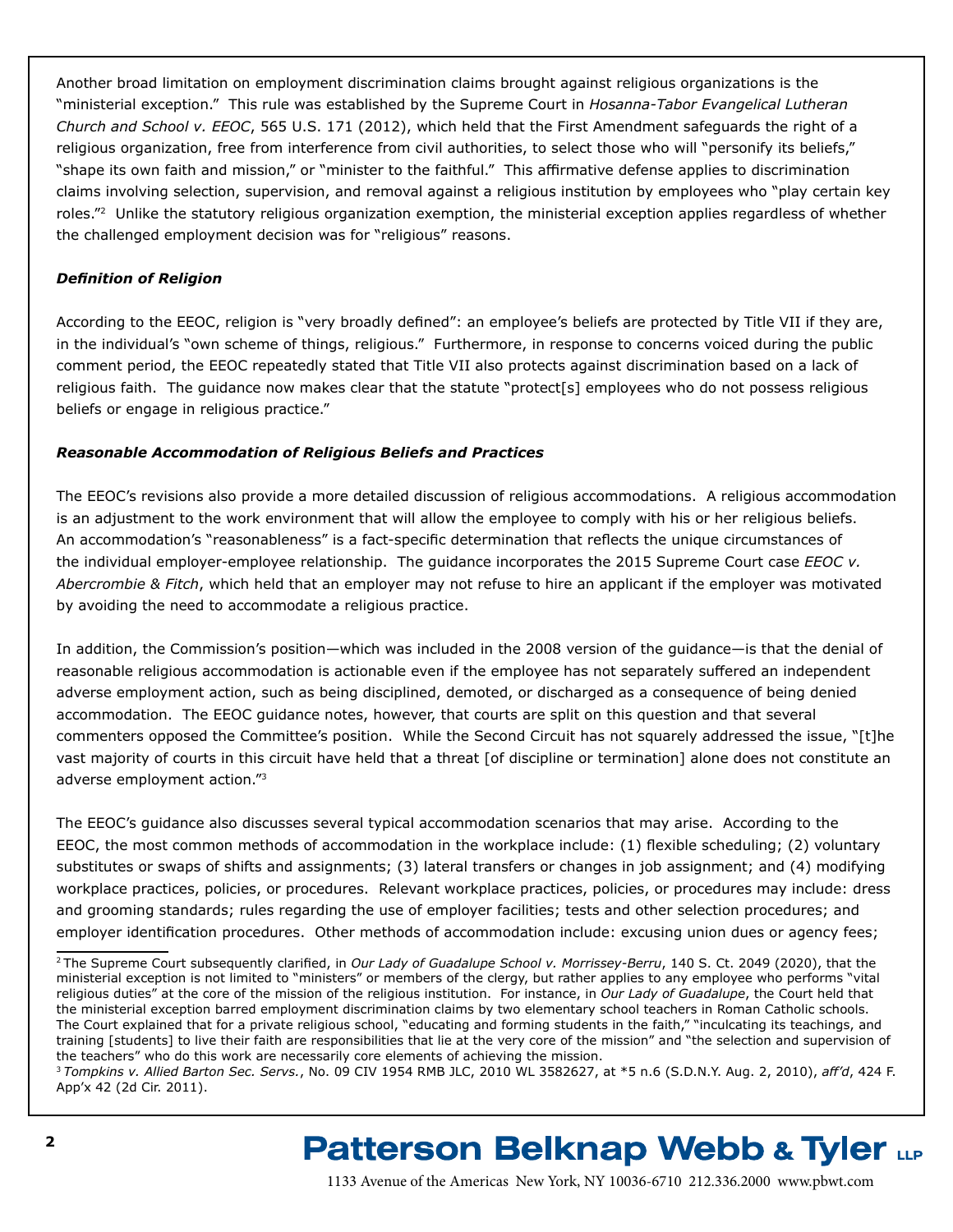permitting prayer, proselytizing, and other forms of religious expression; and excusing an employee from employersponsored religious programs. To further guide employers in practical terms, the EEOC's manual provides illustrative examples for many of these scenarios.

### *Undue Hardship*

Title VII's undue hardship defense to providing religious accommodation has been defined by the Supreme Court as requiring a showing that the proposed accommodation in a particular case poses "more than a *de minimis*" cost or burden. As with the reasonable accommodation determination, the determination of whether a particular proposed accommodation imposes an undue hardship "must be made by considering the particular factual context of each case." The EEOC explains that factors informing whether a hardship is undue include "the identifiable cost in relation to the size and operating costs of the employer, and the number of individuals who will in fact need a particular accommodation."

The EEOC notes, for example, a proposed religious accommodation poses an undue hardship if it would deprive another employee of a job preference or other benefit guaranteed by a bona fide seniority system or collective bargaining agreement. By contrast, the general disgruntlement, resentment, or jealousy of co-workers will not constitute undue hardship. A showing of undue hardship based on co-worker interests generally requires evidence that the accommodation would actually infringe on the rights of co-workers or cause disruption of work.

### *Religious Harassment*

In addition to discrimination claims regarding an employee's compensation, terms, conditions, or privileges of employment, Title VII covers "environmental claims" as well, including "harassment leading to noneconomic injury." To present a viable claim, the conduct must be "sufficiently severe or pervasive to alter the conditions of [the victim's] employment and create an abusive working environment."

The EEOC's guidance includes a discussion of special considerations for employers when they are balancing antiharassment and reasonable-accommodation requirements regarding religious expression. These two requirements may come into tension when an employee feels a religious obligation to proselytize, or an employer wishes to express their religious views, but some employees may perceive proselytizing or other religious expression as unwelcome based on their own religious beliefs and observances, or lack thereof.

The EEOC advises that while Title VII requires employers to accommodate an employee's sincerely held religious belief in engaging in religious expression (*e.g.,* proselytizing) in the workplace, an employer does not have to allow such expression if it imposes an undue hardship on the operation of the business. According to the EEOC, employers should consider the potential disruption, if any, that will be posed by permitting the expression of religious belief. For example, if an employee's proselytizing had adverse effects on employee morale or workplace productivity, then it would be an undue hardship for an employer to accommodate such proselytizing.

### **Applicability of the Enforcement Guidance**

The EEOC's guidance does not have the force and effect of law and "is not meant to bind the public in any way." It is issued "to provide clarity to the public on existing requirements under the law and how the Commission will analyze these matters in performing its duties."

# **Patterson Belknap Webb & Tyler LLP**

1133 Avenue of the Americas New York, NY 10036-6710 212.336.2000 <www.pbwt.com>